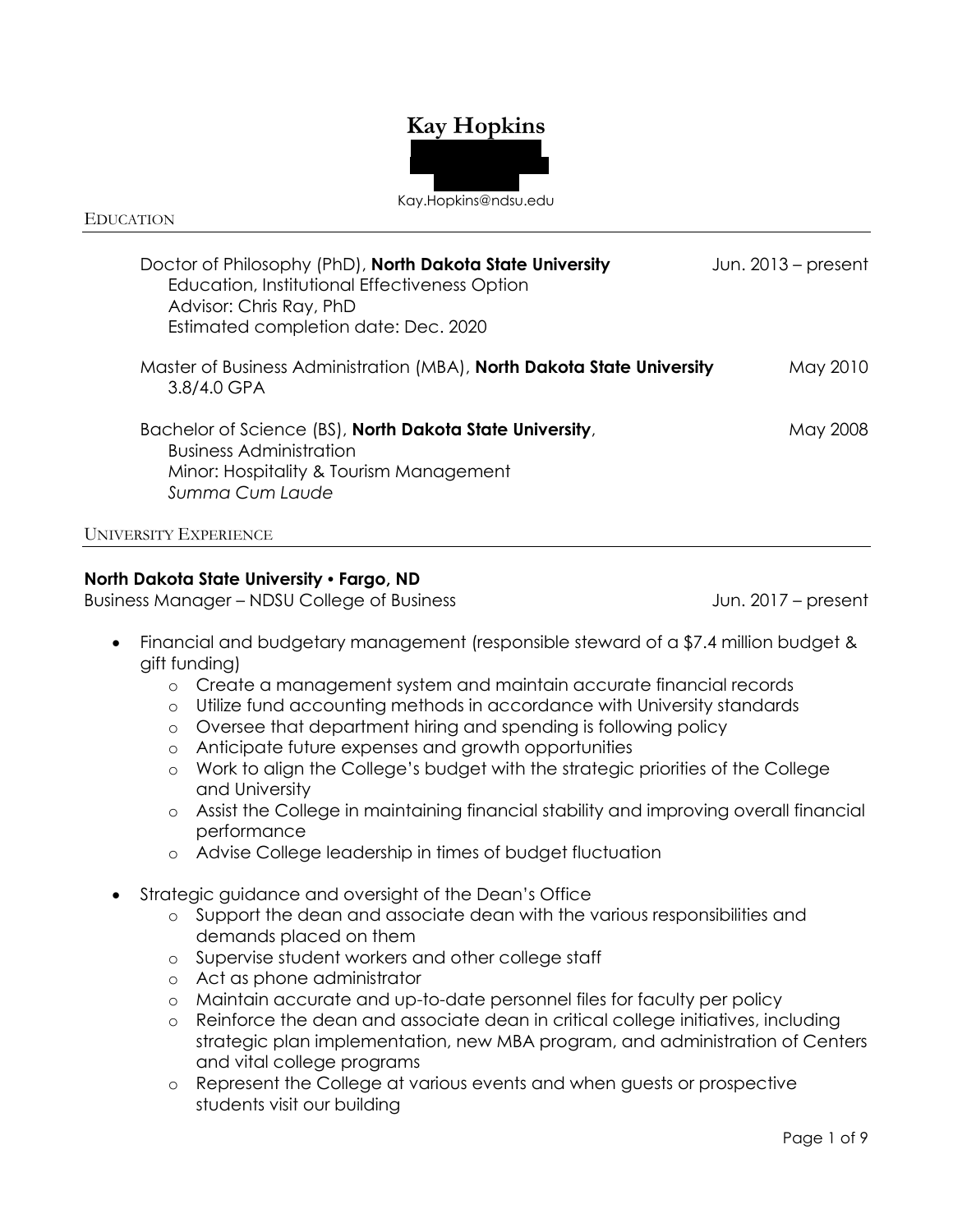- o Provide the dean and associate dean with data retrieval, management, and decision making support
- o Communicate regularly with vital offices, such as Budget, Accounting, Grants and Contracts, Human Resources, Provost, and President
- o Facilitate and serve as a knowledge resource at board and leadership team meetings
- o Connect frequently with Foundation representatives
- o Help to maintain the business building aesthetic and functionality
- Advisor support
	- o Offer assistance to professional academic advisors in an advising capacity when needed or in emergencies
	- o Act as source of knowledge when gathering data and drawing inferences based on College enrollment trends and instructional staffing decisions
	- o Aid in scheduling appointments and admissions programming
	- o Teach BUSN 191: Building Collaborative Communities for the learning community in Seim Hall
- Department support Transportation, Logistics, & Finance
	- o Help department chair manage department budget and spending
	- o Hire graduate students and part-time academics
	- o Purchase office supplies, nametags, and business cards
	- o Act as a liaison to Upper Great Plains Transportation Institute
- Provide communications and outreach support to the College
	- o Oversee communication content produced by the College such as brochures, handouts, posters, etc.
	- o Construct and continue to develop the College's website
	- o Created and maintain the College's social media presence (twitter, Fb, Instagram, and LinkedIn accounts)
	- o Plan events including speaker series, guest lecturers, ceremonies, and award receptions
	- o Professionally communicate activities occurring in the College to larger audiences
	- o Collaborate with communications manager to further advance the College's communications and outreach
	- o Manage purchased giveaways/promotional material

Academic Advisor/Lecturer – NDSU College of Business Jan. 2009 – Jun. 2017

- Advised (approx. 450) undergraduate students in College of Business
	- o Assisted students in the "development of meaningful educational plans that are compatible with their life goals"
	- o Taught students how to find and use available campus resources
	- o Assisted students with decision-making
	- o Available, accessible, and prepared for meetings
	- o Informed students of upcoming deadlines
	- o Offered constructive feedback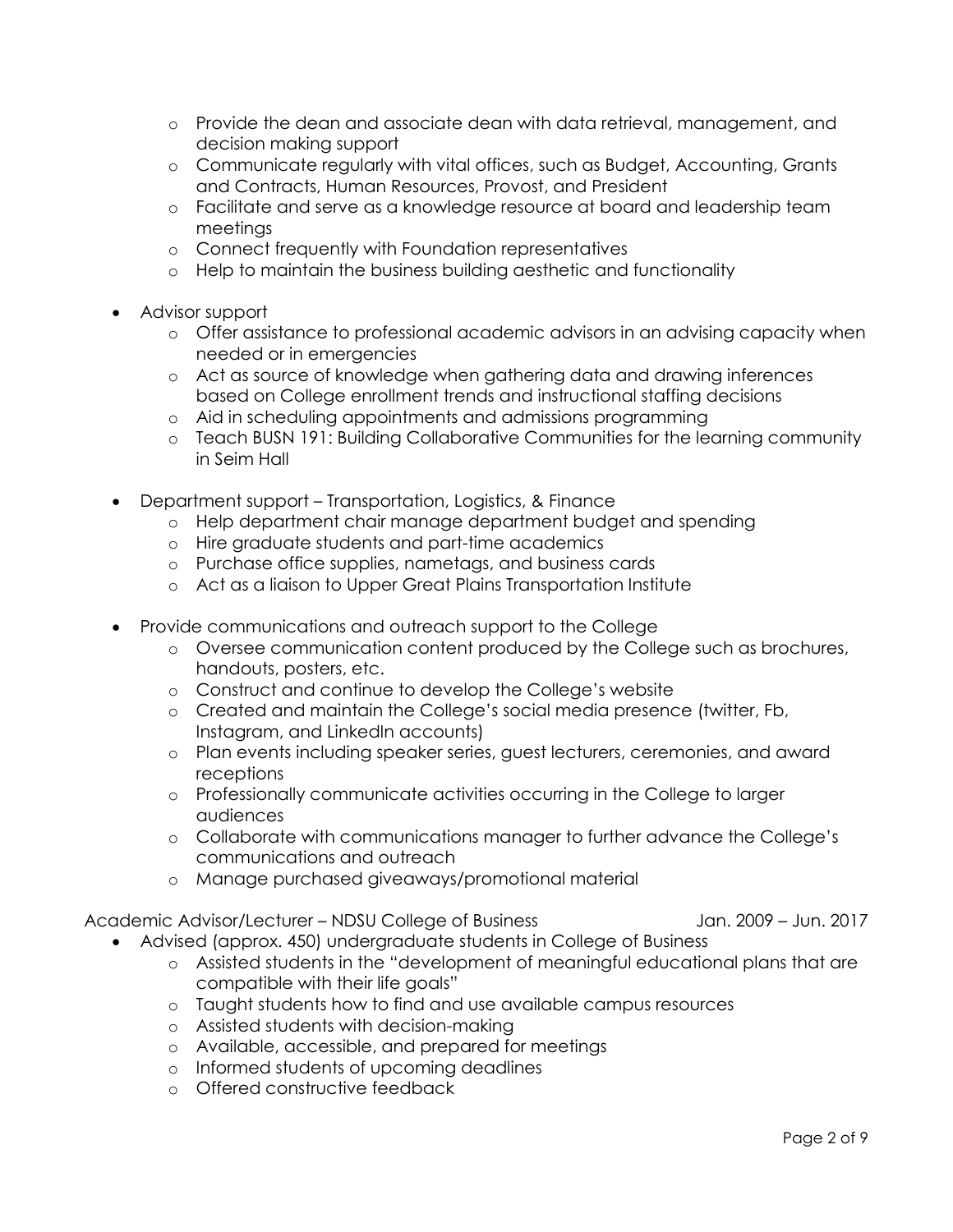- o Knowledgeable about campus resources, university policies and procedures and major/degree requirements
- o Reviewed all major curriculums
- o Worked with advisor team to assess advising in the College
- Teach BUSN 189 (& LEAD 205 and 206 courses for the College)
	- o Enabled students to identify and navigate campus services
	- o Assisted students in becoming successful learners and enhance academic success
	- o Developed student's ability to make career-related choices
	- o Provided a sense of a learning/campus community
	- o Effectively managed peer leaders in the classroom
	- o Created and used new electronic pieces
	- o Planned and organized etiquette dinner for 400 students and industry hosts
- Develop new opportunities for prospective and pre-professional student success
	- o Coordinated LAUNCH and Transitions programs
	- o Acted as Business Learning Community Coordinator
	- o Updated College website with opportunities
	- o Utilized social media platforms (Twitter, LinkedIn, etc.) to share College's message
	- o Developed a College publication to be used for prospective students, discover NDSU days, and freshman orientations
	- o Managed purchased giveaways/promotional material

# Graduate Assistant, NDSU College of Business Aug. 2008 – Dec. 2008 – Dec. 2008

- o Initiated the design and maintenance of a database system created in Microsoft Access to organize COB contacts
- o Employed written communication skills when producing writings and publications for scholarship donors and the College while retaining absolute flexibility of content
- o Maintained ethical standards when fairly correcting Management Information System homework
- o Utilized superb time management skills when grading assignments and uploading grades on Blackboard
- o Assisted in supervising MIS interns in upkeep of College website

#### PROFESSIONAL MEMBERSHIPS

| Midwest Academy of Management            | intermittently Oct. 2010 - 2016   |
|------------------------------------------|-----------------------------------|
| Academy of Management                    | intermittently Aug. $2010 - 2016$ |
| National Academic Advising Association   | May 2009 - 2017                   |
| Organizational Behavior Teaching Society | $2012 - 2014$                     |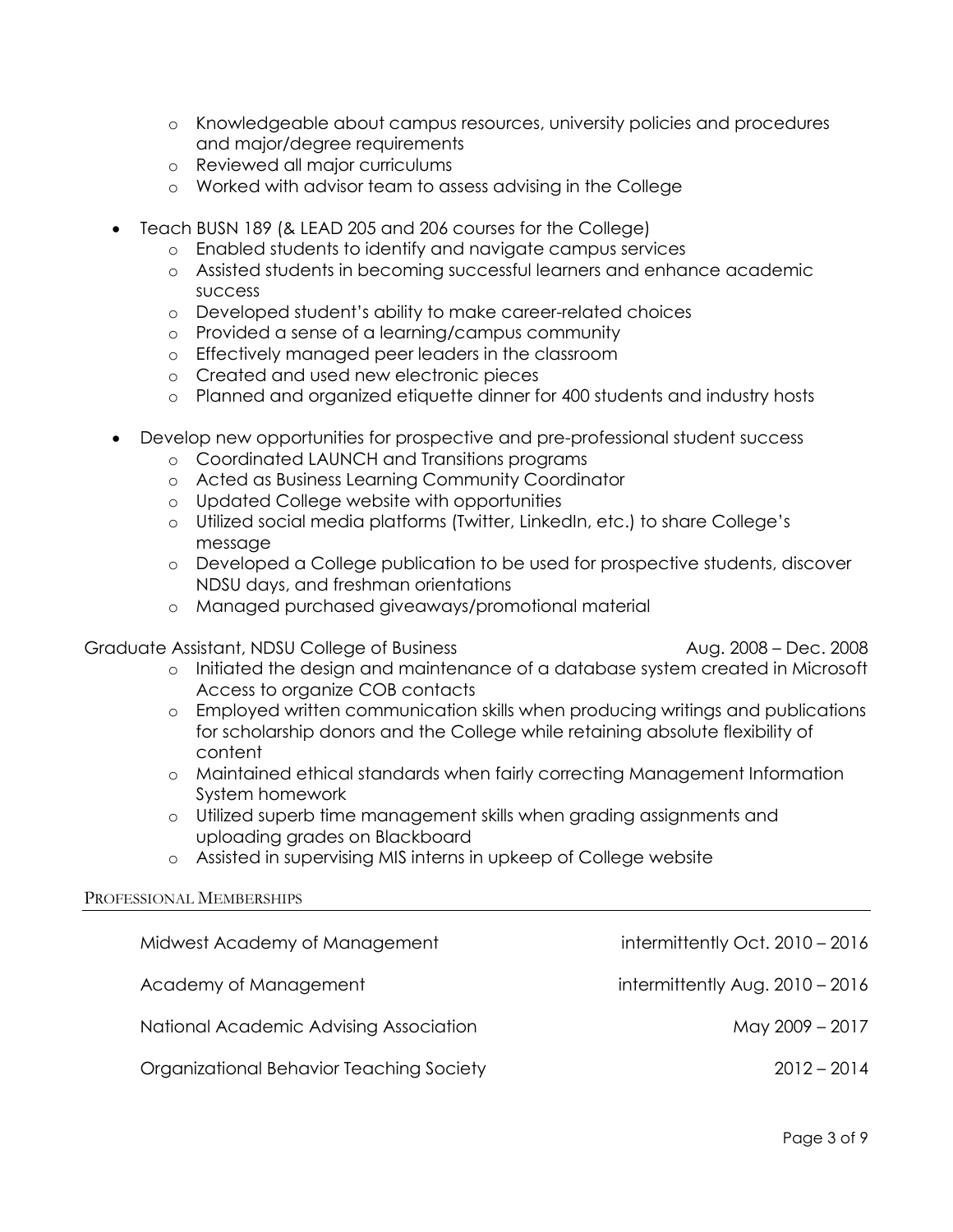### **North Dakota State University**

HON 291, Seminar BUSN 191, Building Collaborative Community MGMT 330, Foundations of Organizational Behavior BUSN 189, Skills for Academic Success LEAD 205, Peer Leadership Training LEAD 206, Peer Leadership Practicum

#### COMPUTER EXPERIENCE

statistical software: QDA Miner Lite Predictive Analytics R Stata SPSS SAS Amos

Microsoft suite:

proficient in Excel MOS certified in Word MOS certified in PowerPoint Access Publisher **Outlook** 

university programs: Blackboard Campus Connection Student Success Collaborative Peoplesoft HR module PeopleAdmin Peoplesoft Finance module

web based programs: ExpressionEngine HTML **Twitter** Facebook Instagram LinkedIn Canva

#### ONGOING RESEARCH PROJECTS

Gravley- Stack, K., Peterson, C., Whitsel, C., & **Hopkins, K.** Diversity at Land-Grant Institutions. *manuscript in progress.*

#### PUBLISHED WORKS

#### **Journal Articles**

Krishnakumar, S., Perera, B., **Hopkins, K.,** & Robinson, M. D. (in press). On being nice and effective: Work-related emotional intelligence and its role in conflict resolution and interpersonal problem-solving. Conflict Resolution Quarterly.

Krishnakumar, S., **Hopkins, K.,** & Robinson, M. D. (2017). When feeling poorly at work does not mean acting poorly at work: The moderating role of work-related emotional intelligence. *Motivation and Emotion, 41,* 122-134.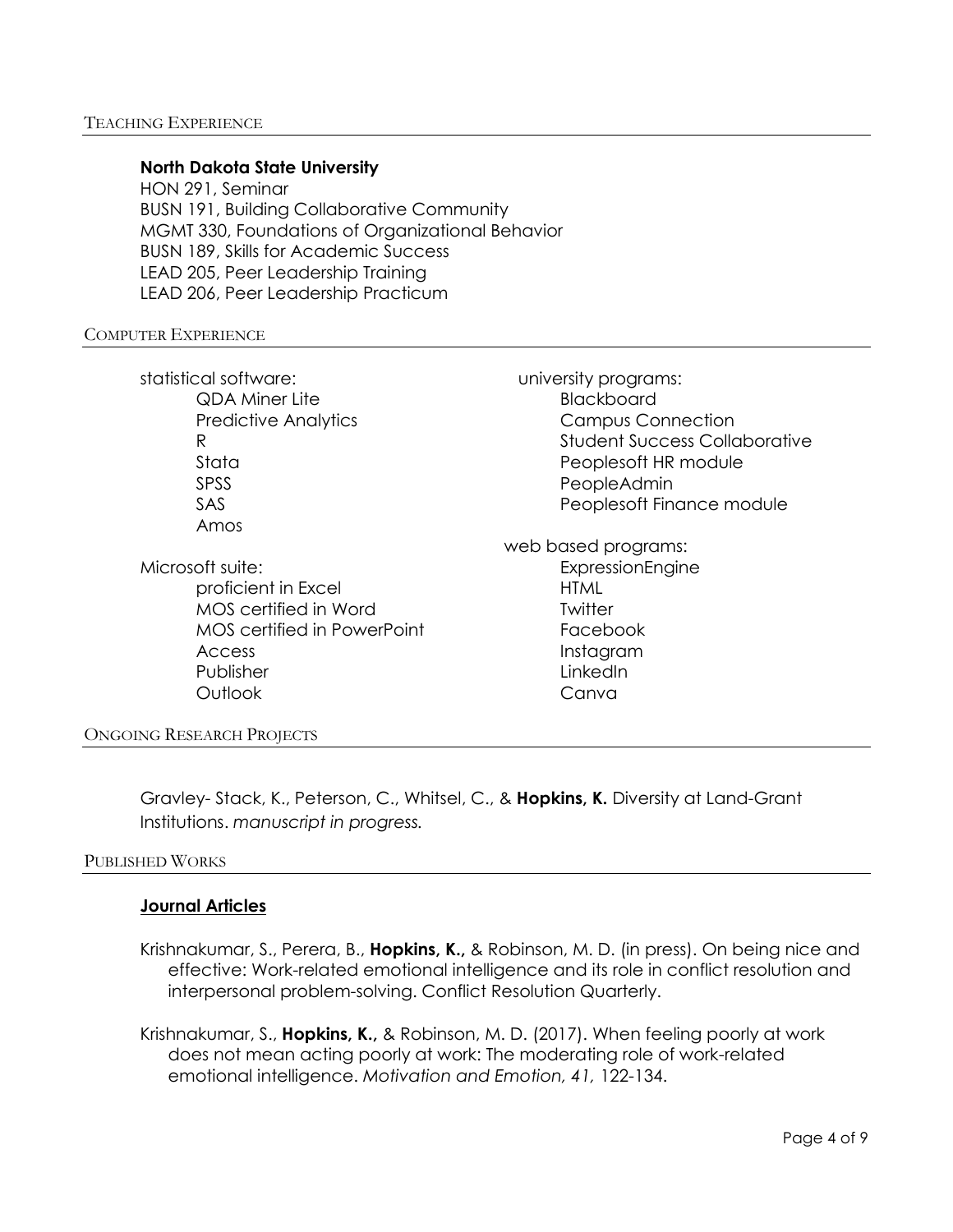- Krishnakumar, S., **Hopkins, K.,** G. Szmerekovsky, J., & Robinson, M. D. (2016). Assessing workplace emotional intelligence: Development and validation of an ability-based measure. *The Journal of Psychology: Interdisciplinary and Applied, 150*(3), 371-404.
- Krishnakumar, S. & **Hopkins, K**. (2014). The role of emotion perception ability in motivation to lead. *Management Research Review*, *37*(4): 334-347.
- Robinson, M.D., Fetterman, A.K., **Hopkins, K**., & Krishnakumar, S. (2013). Losing one's cool: Social competence as a novel inverse predictor of provocation-related aggression. *Personality and Social Psychology Bulletin*, 39(10): 1268-1279.
- Krishnakumar, S. & **Hopkins, K**. (2013). Workplace emotional perception: An abilitybased measure. *Journal of Business and Management*, *19*(3)

# **Book Review**

Hopkins, K. (2013). [Review of the book *Social Media for Educators*]. *NACADA Journal, 33*(1), 144. Available from NACADA journal website: http://www.nacada.ksu.edu/Resources/Journal/Current-Past-Book-Reviews/articleType/ArticleView/articleId/802/article.aspx

#### PRESENTATIONS GIVEN

- **Hopkins, K.** (Oct. 2018). *Vexation and Venture presentation: What's the bottom line on staff morale?*. Presentation at the NDSU Education Doctoral Program Annual Fall Conference: Fargo, ND.
- Weber, A., Penn, J., Hanson, M.J., **Hopkins, K**.**,** & Espeseth, D. (Feb. 2017). *Advising Matters! Where Evidence Meets Practice*. Presentation at the NDSU Professional Development Advising Workshop: Fargo, ND.
- Tulibaski, K., **Hopkins, K.,** Rinehardt, T., & Council, S. (Oct. 2016). *Flattening the Learning Curve: Advising with Intent to Improve First-Year Student Awareness and Affinity.* Presentation at the NACADA 40<sup>th</sup> Annual National Conference: Atlanta, GA.
- Aikens, S. D. (Author & Presenter), Tulibaski, K. L. (Author), & **Hopkins, K.** (Author). (Oct. 2016). *Building high quality LMX relationships with the future millennial workforce: An exploratory qualitative study.* Presentation at the 59th Annual Conference - Midwest Academy of Management: Fargo, ND.
- Peterson, T. O., Aikens, S. D., Van Fleet, D., Peterson, C., Travers, C., Cheyne, A., Garcia, J., **Hopkins, K.,** Conklin, T., Lavine, M., DeAngelis, L., & Beard, J. (Panelist). (Aug. 2015). *Developing Leaders: A Few Good People with a Few Good Exercises.* Presentation at the Academy of Management Annual Conference: Vancouver, BC.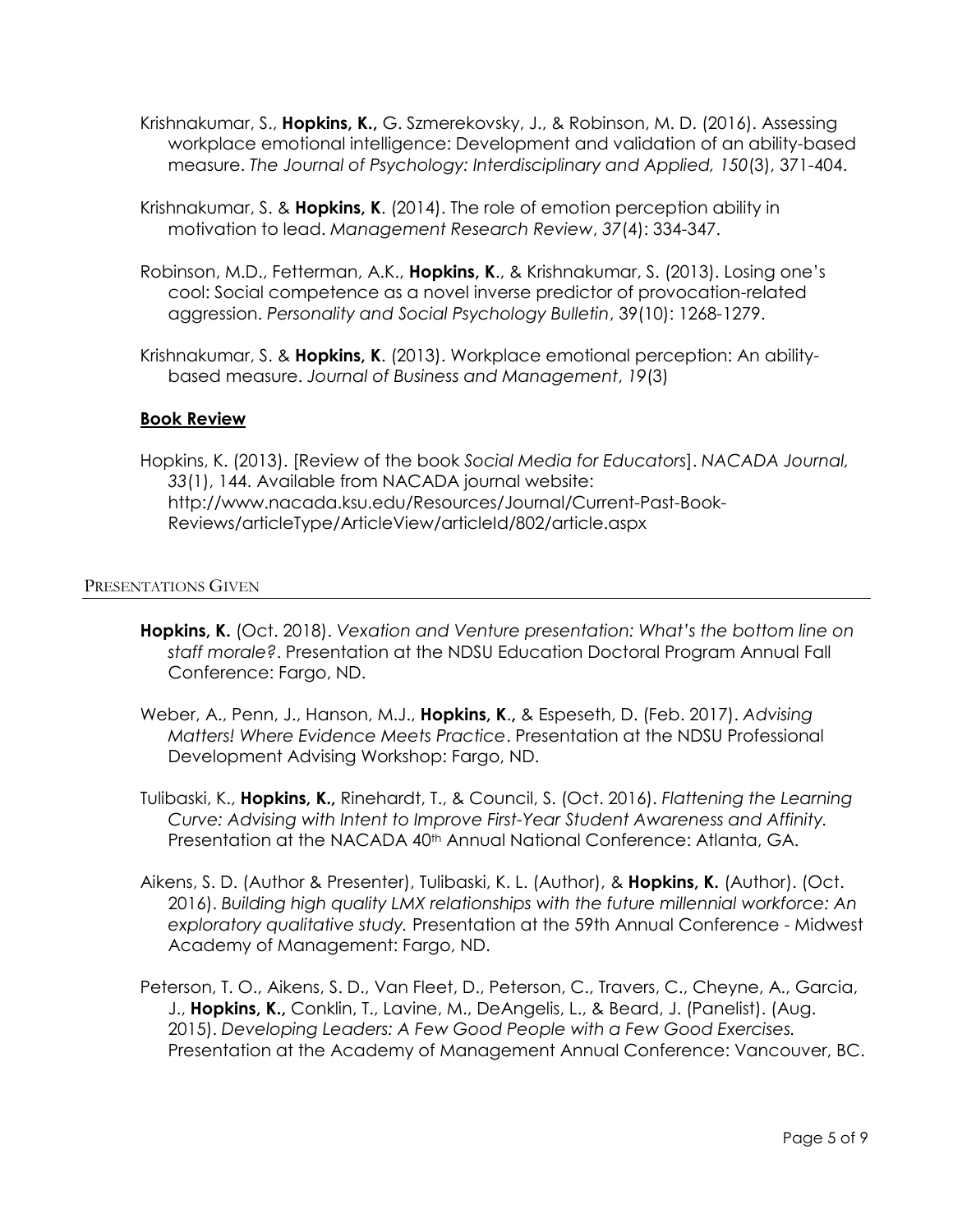- Eggers, C., Fricker, L, Haugen, K, Hanson J., **Hopkins, K.,** & Jergenson, C. (Panelist). (May 2015). *Linking Advising to Learning Communities.* Presentation at the NACADA Region 6 Annual Conference: Fargo, ND.
- Aikens, S. D. (Author & Presenter), **Hopkins, K.** (Author & Presenter), & Peterson, T. O. (Author & Presenter). (Oct. 2014). *Flies in the ointment: Uncovering memes to improve on organizational citizenship behavior*. Presentation at the Midwest Academy of Management: Minneapolis, MN.
- **Hopkins, K.** (Author & Presenter) (Jun. 2014). *Formative Assessment: The Give and Take of Voice*. Presentation at the Annual Organizational Behavior Teaching Conference: Nashville, TN.
- Krishnakumar, S. (Author & Presenter), **Hopkins, K.** (Author), & Robinson, M.D. (Author). (Nov. 2013). *Well that just bites!: Negative job emotions and counterproductive work behavior as moderated by emotional intelligence*. Presentation at the 2013 Southern Management Association Meeting: New Orleans, Louisiana, French Quarter.
- **Hopkins, K.** (Oct. 2013*). Innovating and navigating across inter-disciplinary boundaries*. Presentation at the 56th Annual Conference - Midwest Academy of Management: Milwaukee, WI.
- Aikens, S. D. (Author & Presenter), **Hopkins, K.** (Author & Presenter), & Peterson, T.O. (Author & Presenter). (Oct. 2013). *Streamlining learning assurance requirements with intellectual contribution requirements: A complementary approach*. Presentation at the 56th Annual Conference - Midwest Academy of Management: Milwaukee, WI.
- **Hopkins, K.** (Author & Presenter), Aikens, S. D. (Author & Presenter), & Peterson, T.O. (Author & Presenter). (Jun. 2013). *I dare you: Being different in the classroom.* Presentation at the 40th Annual Teaching Conference for Management Educators: University of North Carolina, Asheville, NC.
- **Hopkins, K.** (Author & Presenter), & Aikens, S. D. (Author & Presenter). (Oct. 2012). *Student peer leaders: Training young leaders to lead in learning communities.*  Presentation at the 55th Annual Conference - Midwest Academy of Management: Chicago, IL.
- Kozoje, C. (Author & Presenter), & Peterson, T.O. (Author & Presenter), & **Hopkins, K.** (Author & Presenter). (Oct. 2012). *Connecting the Dots between Reality and the Future.* Presentation at the 55th Annual Conference - Midwest Academy of Management: Chicago, IL.
- **Hopkins, K.** (Author & Presenter) & Peterson T.O. (Author & Presenter). (Jun. 2012). *The Art of Learning: A Sustaining Approach to Teach Introductory Business Concepts*. Presentation at the Annual Conference - Organizational Behavior Teaching Conference: St. Catharines, ON.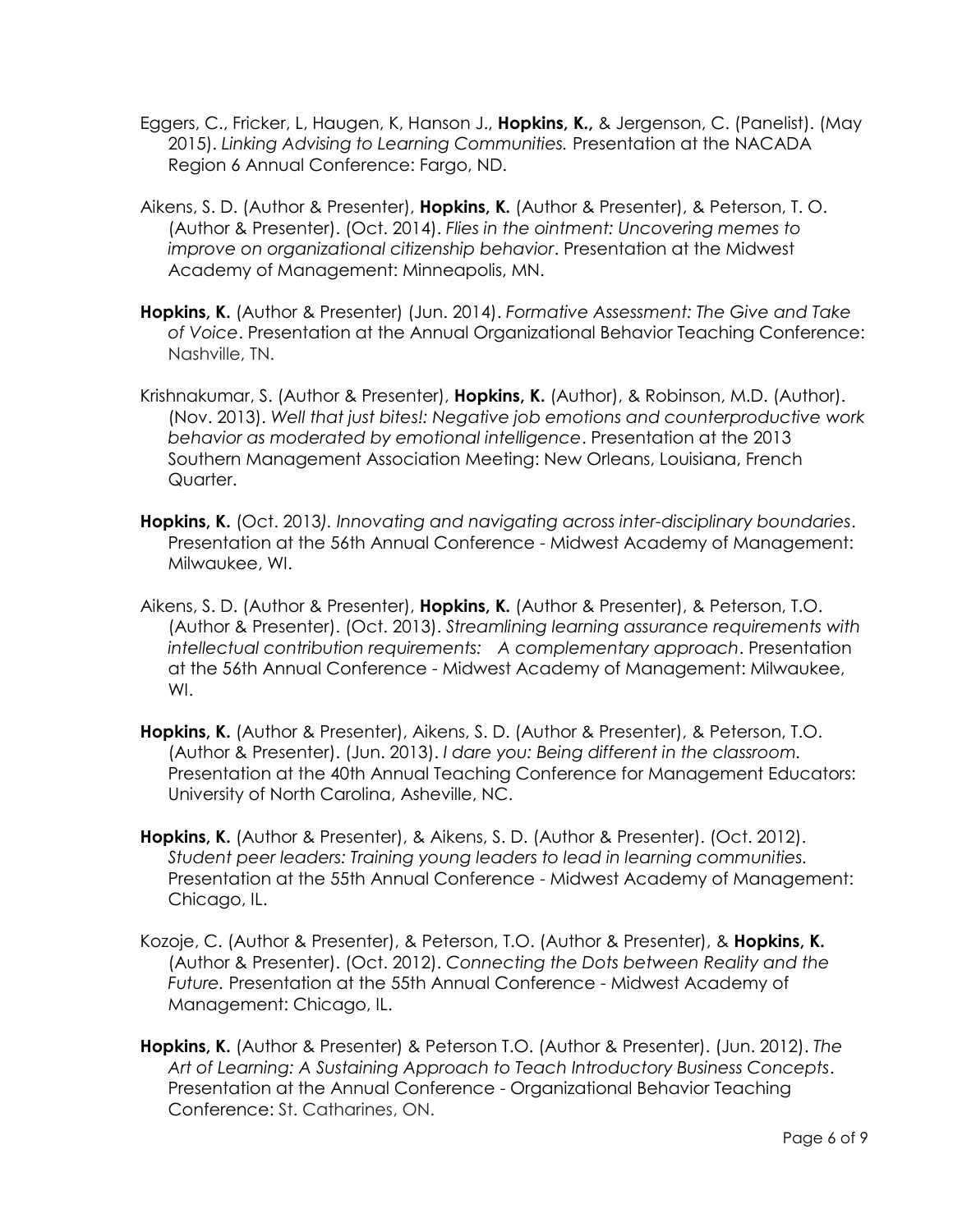- Krishnakumar, S., (Author) & **Hopkins, K.** (Author & Presenter). (Nov. 2011). *The Role of Emotion Recognition Ability in Motivation to Lead*. Presentation at the Decision Sciences Institute conference: Boston, MA.
- Aikens, S. D. (Author & Presenter) & **Hopkins, K.** (Author & Presenter). (Oct. 2011). *Starting out right: Positive program initiatives for first year business students.* Presentation at the 54th Annual Conference - Midwest Academy of Management: Omaha, NE.
- Peterson, T.O. (Author & Presenter), Pauer, S. (Author & Presenter), & **Hopkins, K.** (Author & Presenter). (Oct. 2010). *Investing in the Future: Leadership Development in Higher Education.* Presentation at the 53rd Annual Conference - Midwest Academy of Management: Grand Forks, ND.
- Krishnakumar, S., (Author & Presenter) **Hopkins, K.** (Author & Presenter). (Aug. 2010). *Emotionally Smart and Feeling Good: A new workplace measure of Emotional Intelligence.* Presentation at the Academy of Management conference: Montreal, Canada.

COLLEGE SERVICE

Women in Business, Advisor (2018 – present)

o Assisting motivated group of young women professionals in the creation of a new student organization

Chapter Advisor/Treasurer, Beta Gamma Sigma (2011 – present)

- o Invite eligible students to membership
- o Celebrate one community member with honorary membership
- o Coordinate tapping with faculty
- o Manage database, checking account, and CMS information
- o Plan induction ceremony annually for 100+ people

Innovation Week 2013, Advisor for team Midwest Best

o Team won People's Choice award

#### UNIVERSITY SERVICE

Senator, NDSU Staff Senate (Apr. 2017 – present)

- o Scholarship Committee *chair* (May 2017 present)
- o Environmental Sustainability Committee *Co-Chair* (May 2018 April 2019)

Ex-Officio Member, Professional Advisor Representative, General Education Committee (Aug. 2015 – Dec. 2016)

Collaborative Learning Community Co-Coordinator, NDSU Seim Hall Residence (2018-2019)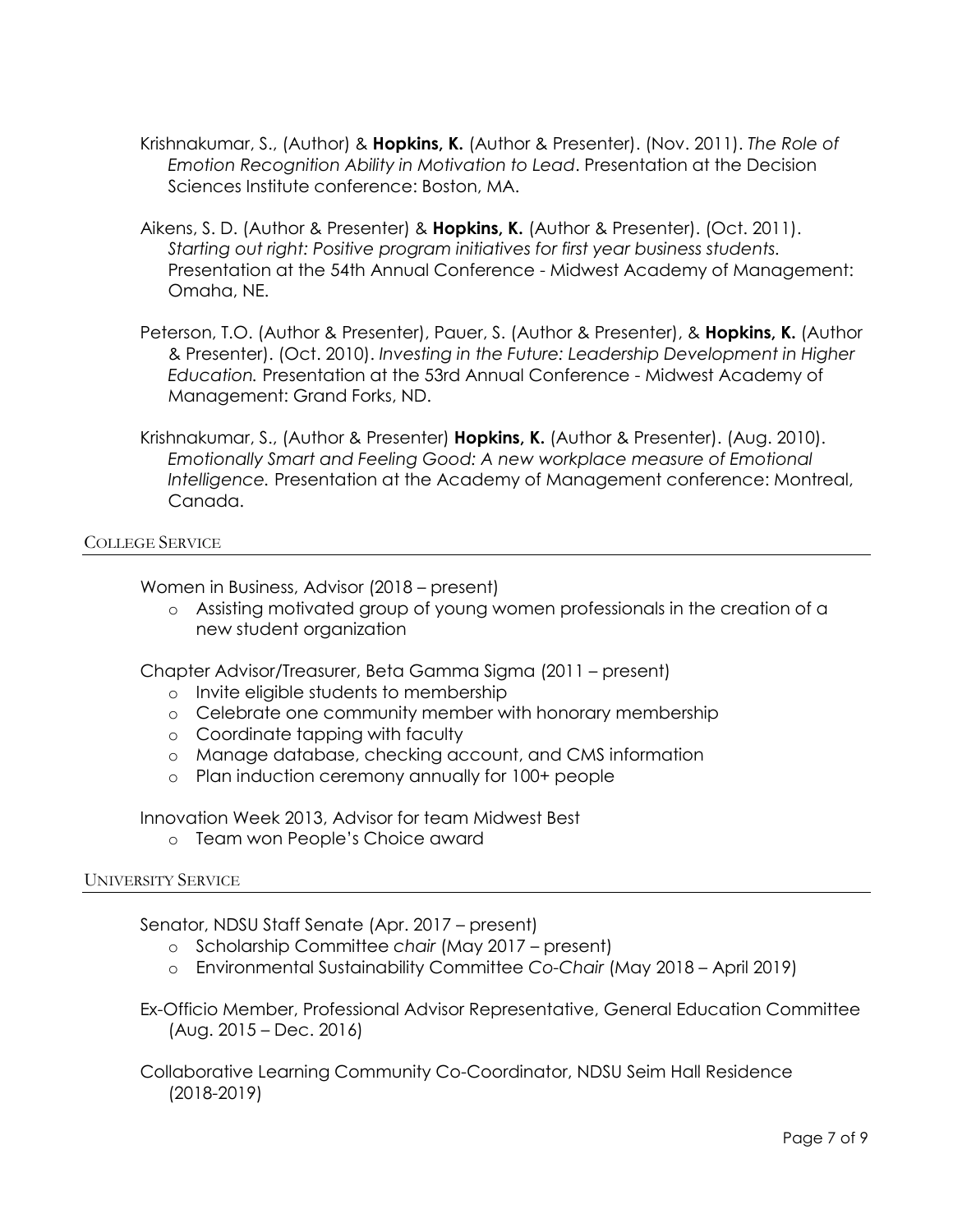Business Learning Community Coordinator, NDSU Sevrinson Hall Residence Education (FIRE) (2009 – 2018)

- o Faculty Mentor of the Year Award (2013 –2014)
- o Leadership Training Day for Hall Government (Sept. 2015) presented 10 Lessons from "The Dot" and tips to be a good leader

Hiring Search Committees

- o 2018 Graduate Programs and Communications Manager, College of Business
- o 2017 Graduation Specialist, Advising Resource Center
- o 2017 Assistant Director of Career Coaching, Career Center
- o 2013 Professional Academic Advisor, College of Business
- o 2013 Professional Academic Advisor, College of Business
- o 2012 Professional Academic Advisor, College of Pharmacy, Nursing, & Allied **Science**

#### PROFESSIONAL SERVICE

Reviewer, Women in Higher Education Network Conference (Oct. 2018) Reviewer, Midwest Academy of Management (Oct. 2016) Planning Committee, NACADA Region 6 Conference (for May 2015) *Publications Chair* Reviewer, Organizational Behavior Teaching Conference (Dec. 2013) Reviewer, Journal Article, Journal of Business and Management (Aug. 2013) Reviewer, Midwest Academy of Management (Oct. 2012) Reviewer, Organizational Behavior Teaching Conference (Jun. 2012) Session Facilitator, Midwest Academy of Management (Oct. 2011) Reviewer, Midwest Academy of Management (Oct. 2011)

#### SELECTED PROFESSION DEVELOPMENT

Attendee, Education Doctoral Program Conference (Nov. 2019) Attendee, TedXFargo Conference (Jul. 2019) Attendee, Beta Gamma Sigma Officer Training (Jan., 2019) Attendee, Education Doctoral Program Conference (Oct. 2018) Attendee, TedXFargo Conference (Aug. 2018) Attendee, Women in Higher Education Network Conference (Oct. 2017) Attendee, Education Doctoral Program Conference (Oct. 2017) Attendee, Education Doctoral Program Conference (Sept. 2016) Attendee, TedXFargo Conference (Aug. 2016) Attendee, TedXFargo Conference (Aug. 2015) Attendee, Women in Higher Education Network Conference (Oct. 2016) Attendee, NACADA National Conference (Oct. 2014) Attendee, Education Doctoral Program Conference (Sept. 2014) Attendee, TedXFargo Conference (Aug. 2014) Attendee, Education Doctoral Program Conference (Sept. 2013)